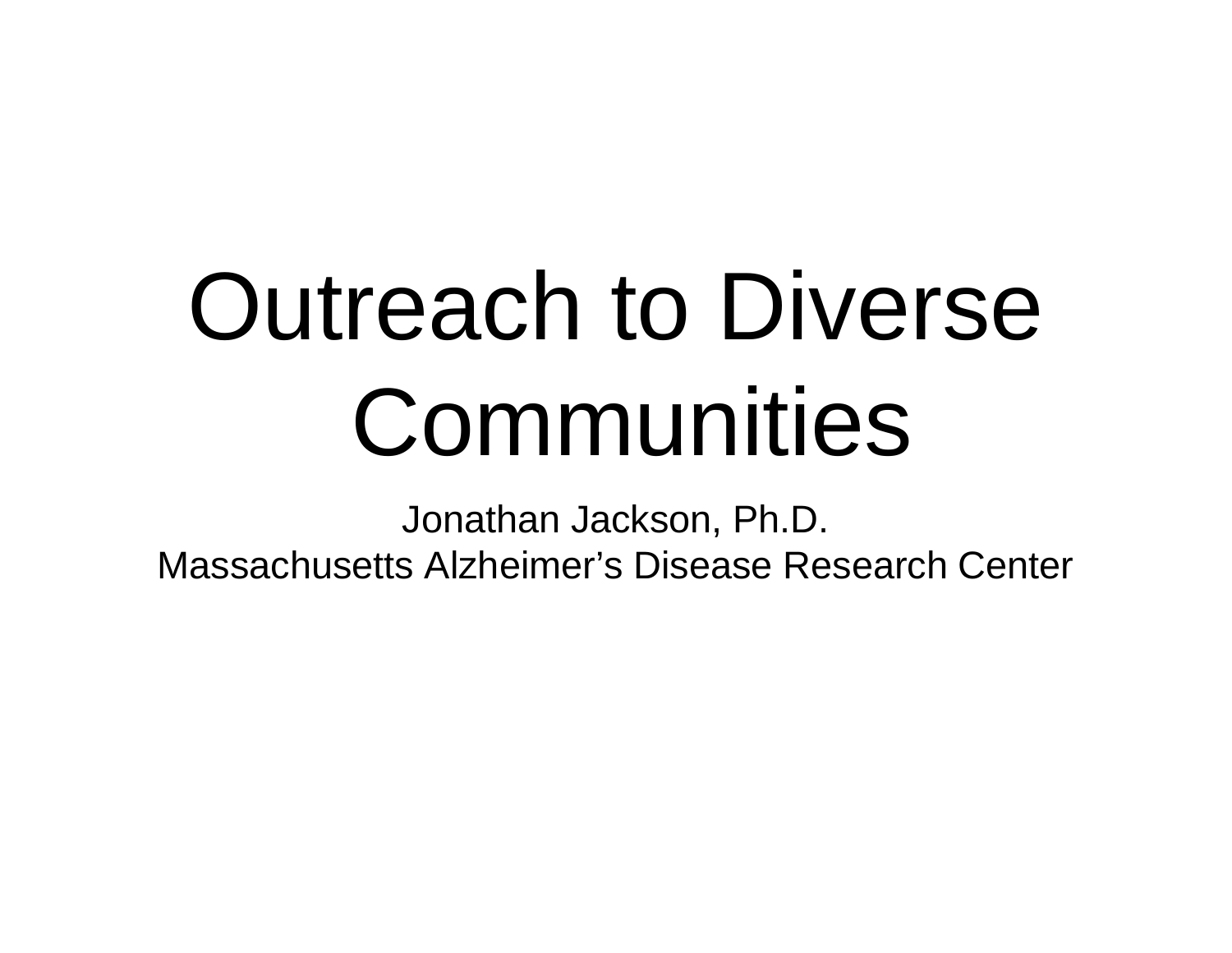### Disclosure of Relevant **Financial Relationships**

I, Jonathan Jackson, PhD, have been asked to disclose any significant relationships with commercial entities that are either providing financial support for this<br>program or whose products or services are mentioned during my presentations.

I have no relationships to disclose.

I may discuss the use of vaccines in a manner not approved by the U.S. Food and Drug Administration.

But in accordance with ACIP recommendations.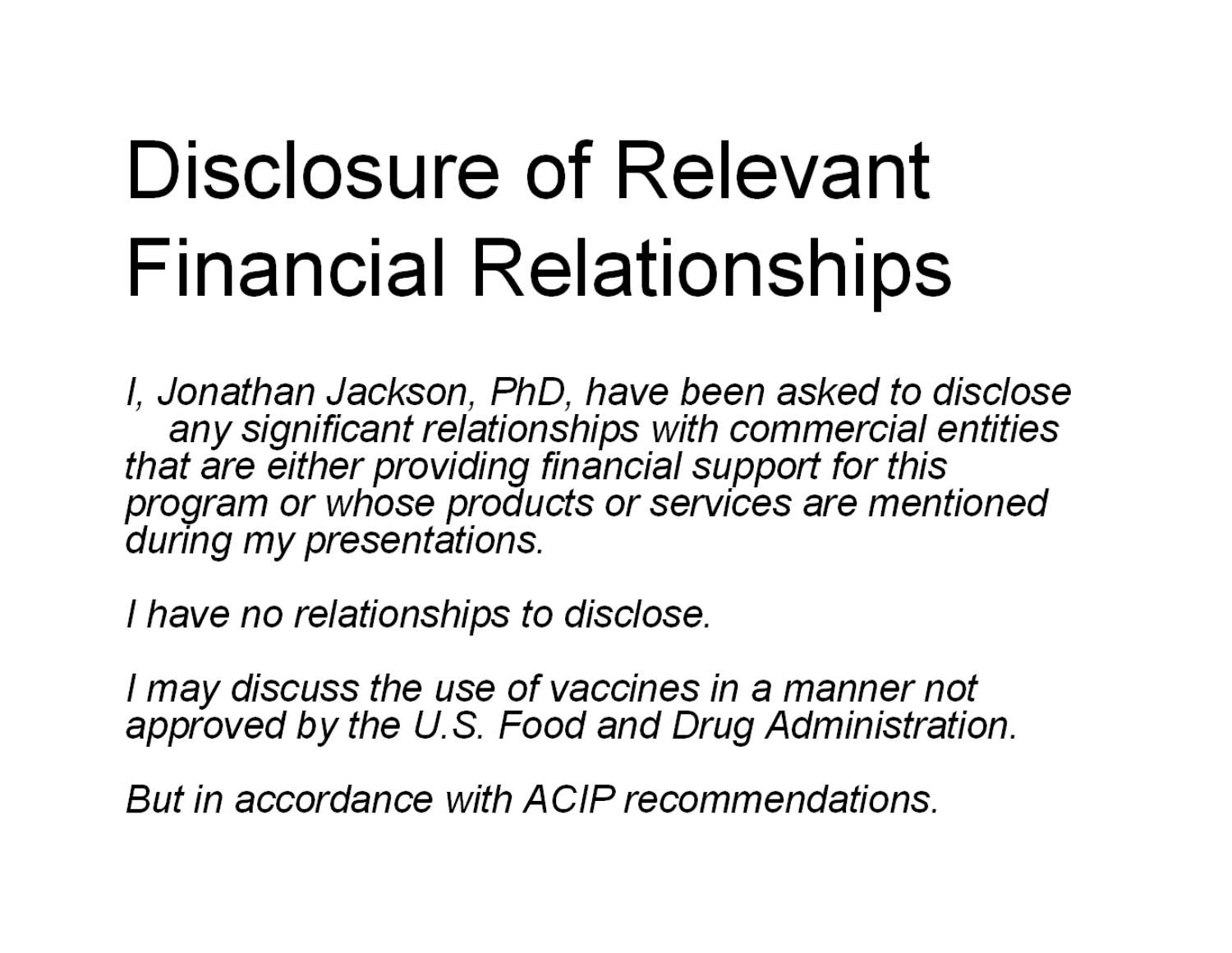### Our site's experiences in diverse recruitment

- $\bullet$  Massachusetts Alzheimer's Disease Research Center, located within MGH
	- $\bullet$ Founded 1984, funded by P50 center grant
	- • Currently focused on early detection and prevention of Alzheimer's disease
- • Organized under six Cores
	- Core E Outreach, Recruitment, & Education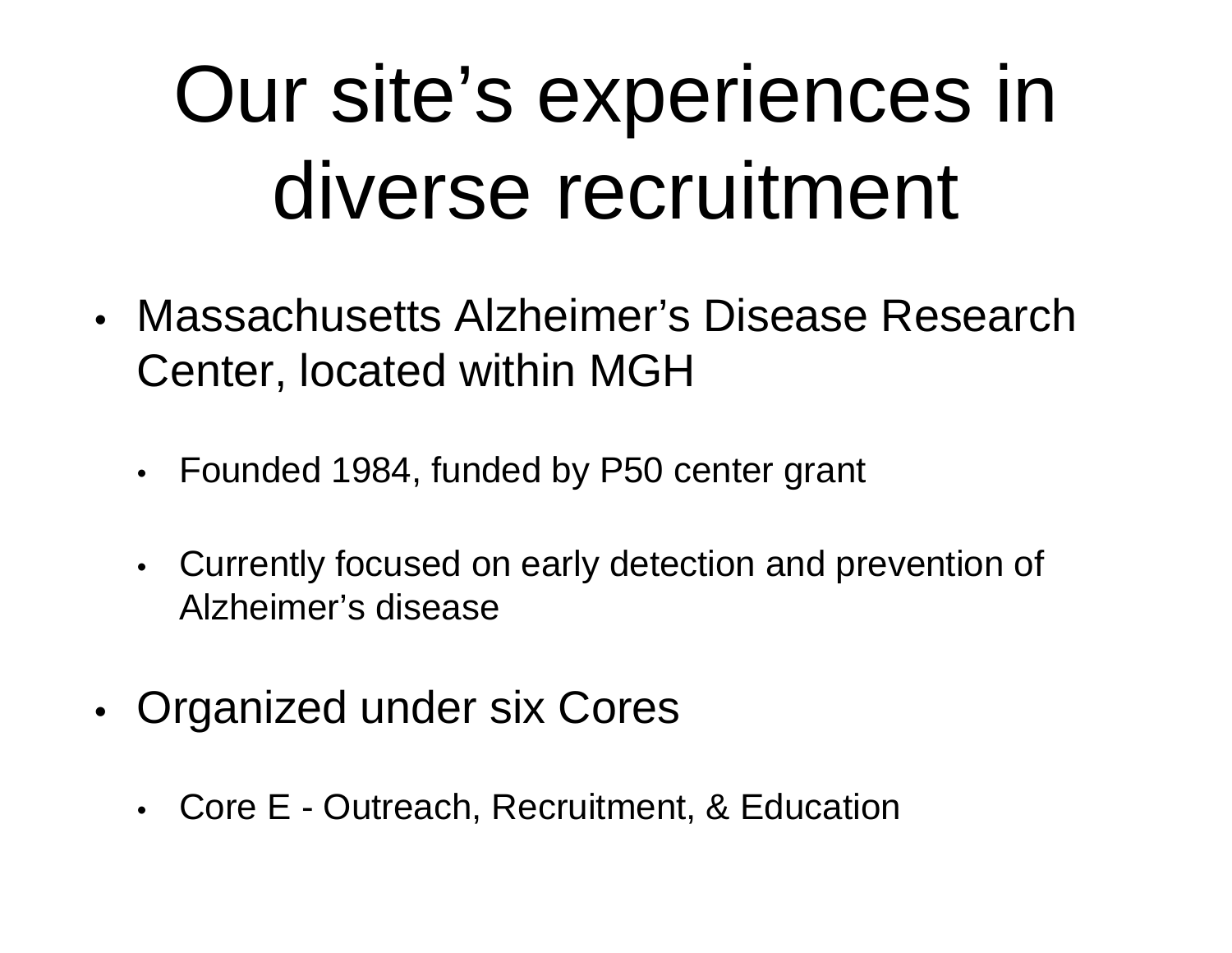### Our site's experiences in diverse recruitment

- •• Outreach, Recruitment, & Education Core
	- $\bullet$ Diverse recruitment a key priority
	- •Diverse mix of researchers and staff
	- $\bullet$ Engagement of both medical and lay communities
	- $\bullet$ Community Advisory Board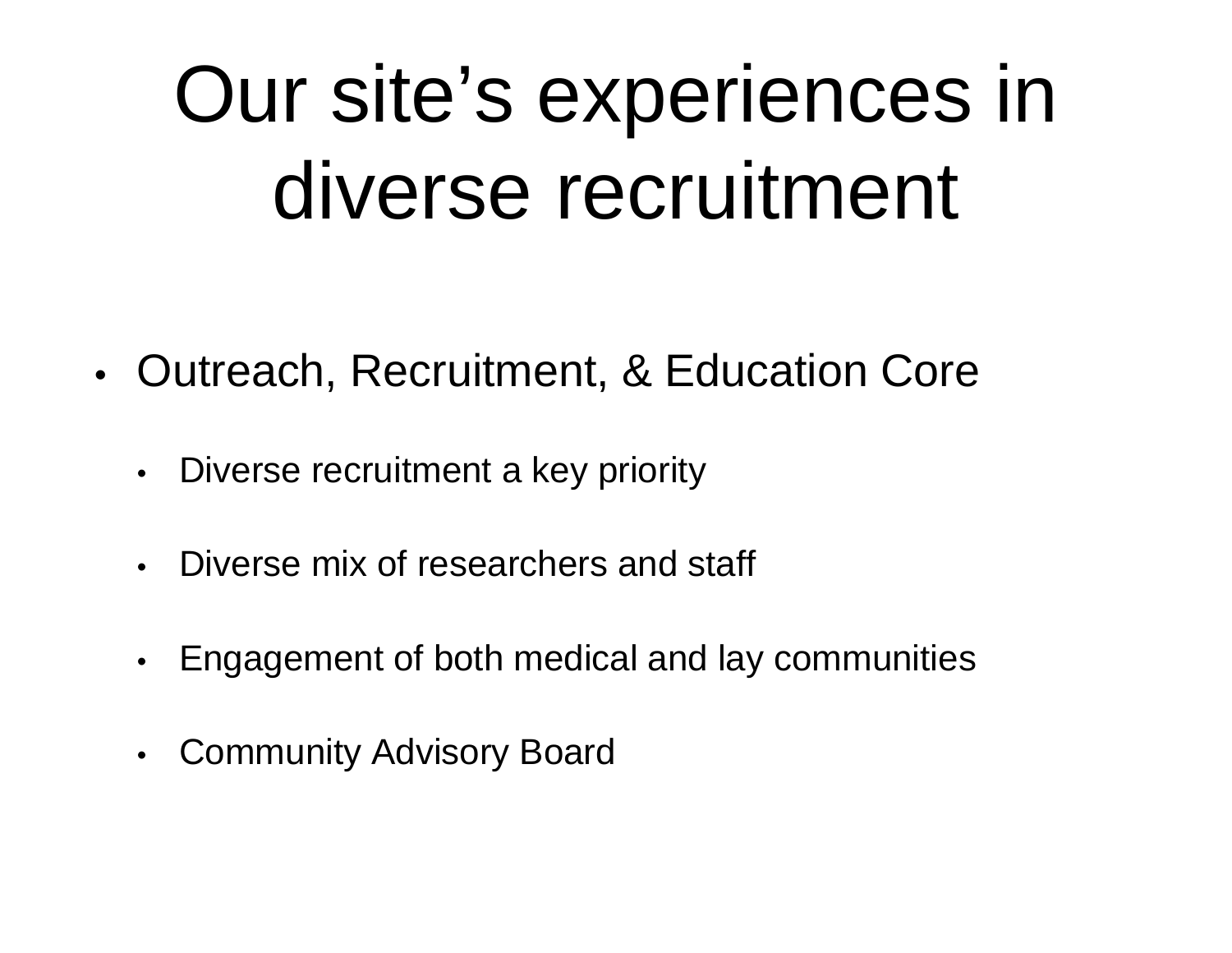### Our site's experiences in diverse recruitment

- Difficulties
	- •No existing clinical registry
	- •Very strong resistance to minority screen mandate across sites
	- •Non-diverse study staff
	- •Low-accessibility site
	- •Sporadic relationship with Community Advisory Board
	- •Poor reputation among minority communities
	- • "Competition" from nearby AD research center, historically closer to minority community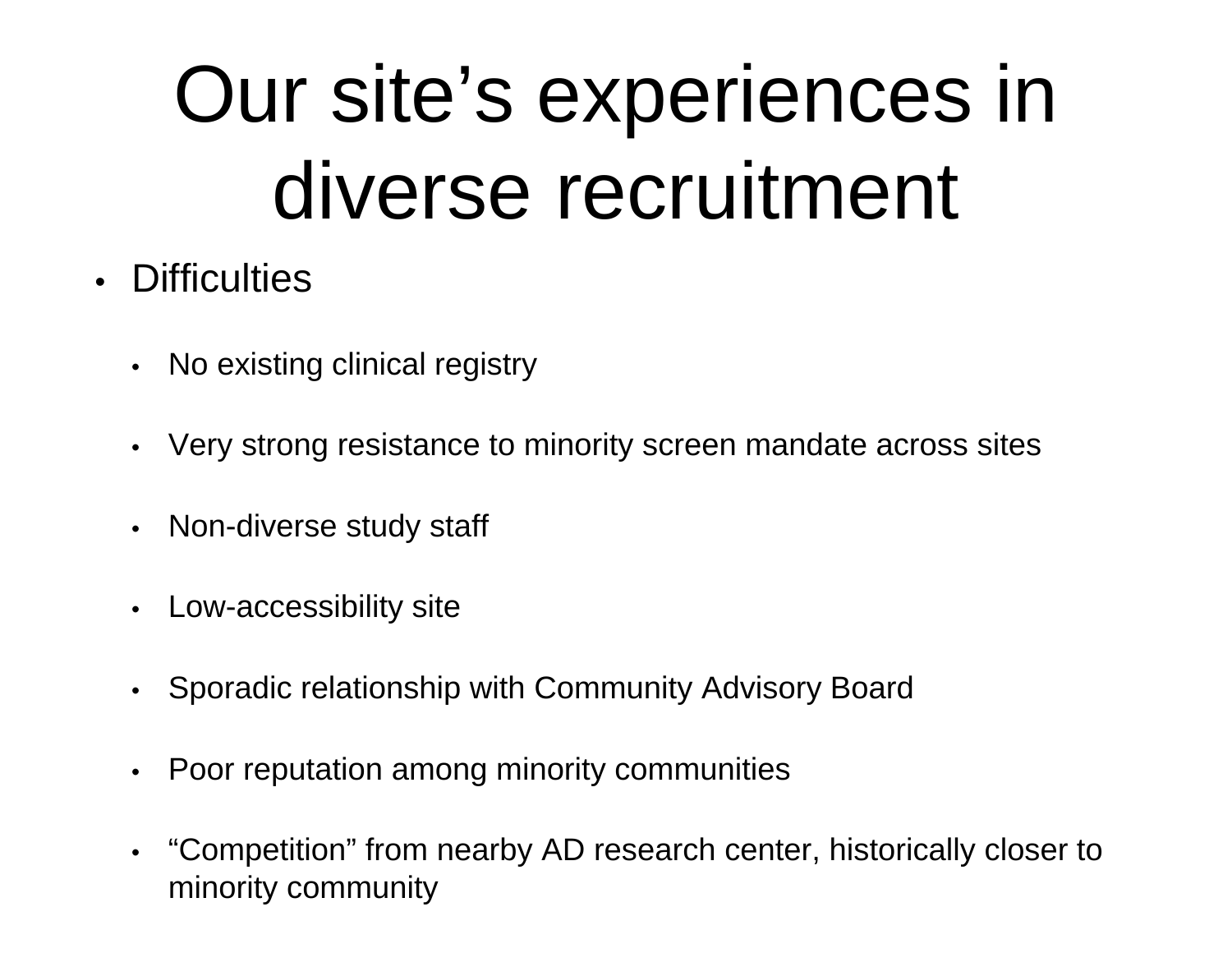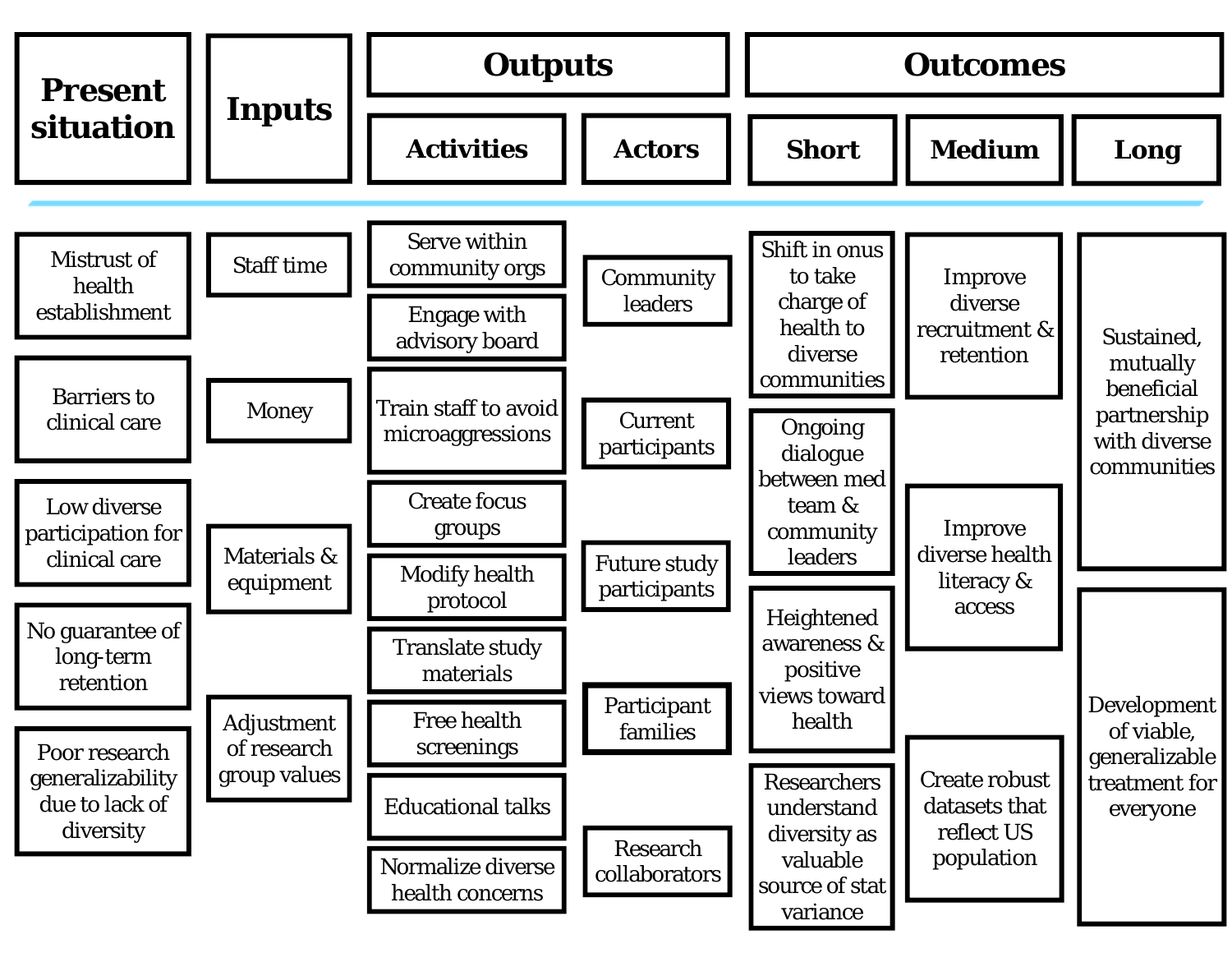| <b>What's Happening</b><br>Now | <b>Agents of Change</b> |               | Goals        |        |      |
|--------------------------------|-------------------------|---------------|--------------|--------|------|
|                                | <b>Actions</b>          | <b>Actors</b> | <b>Short</b> | Medium | Long |

#### **What are some barriers to clinical care?**

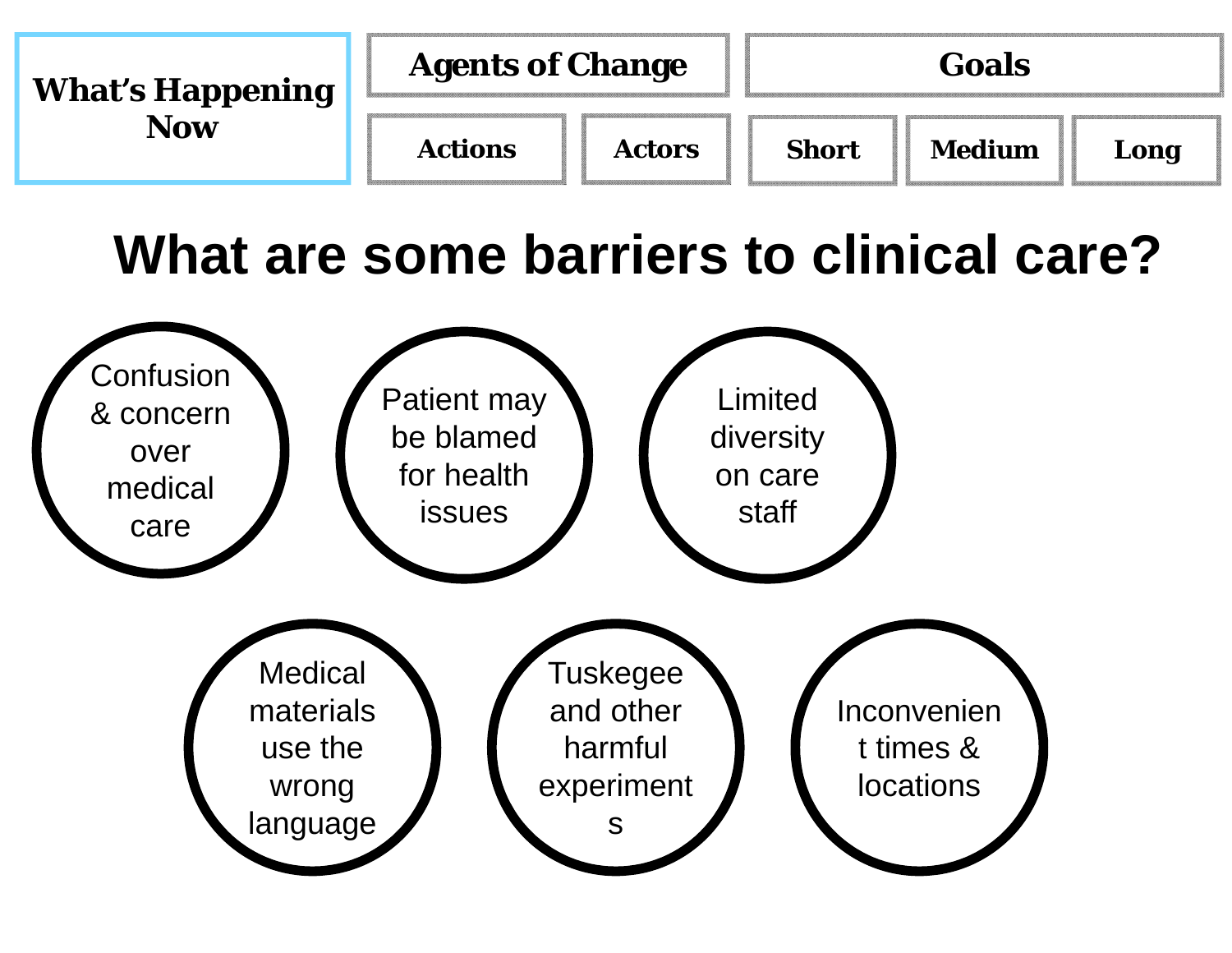| <b>What's Happening</b><br>Now | <b>Agents of Change</b> |               | Goals        |               |      |
|--------------------------------|-------------------------|---------------|--------------|---------------|------|
|                                | <b>Actions</b>          | <b>Actors</b> | <b>Short</b> | <b>Medium</b> | Long |

**Who should be involved in this process?**

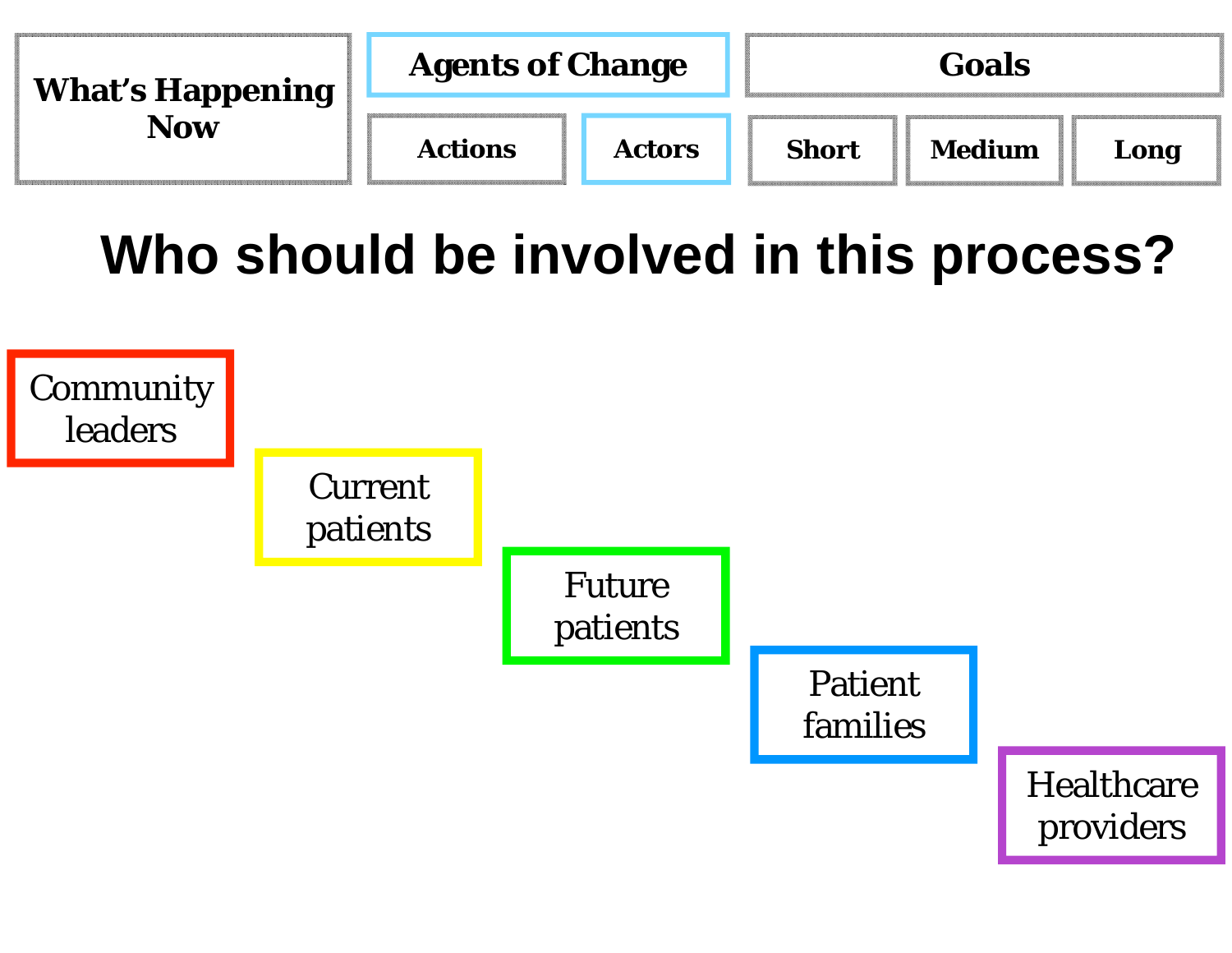| <b>What's Happening</b> | <b>Agents of Change</b> |               | <b>Goals</b> |               |      |
|-------------------------|-------------------------|---------------|--------------|---------------|------|
| <b>Now</b>              | <b>Actions</b>          | <b>Actors</b> | <b>Short</b> | <b>Medium</b> | Long |

#### **What short-term goals can we agree on? (6-9 months)**

Shift onus to take charge of health to diverse communities

Ongoing dialogue between med team & community

**Heightened** awareness & positive views toward research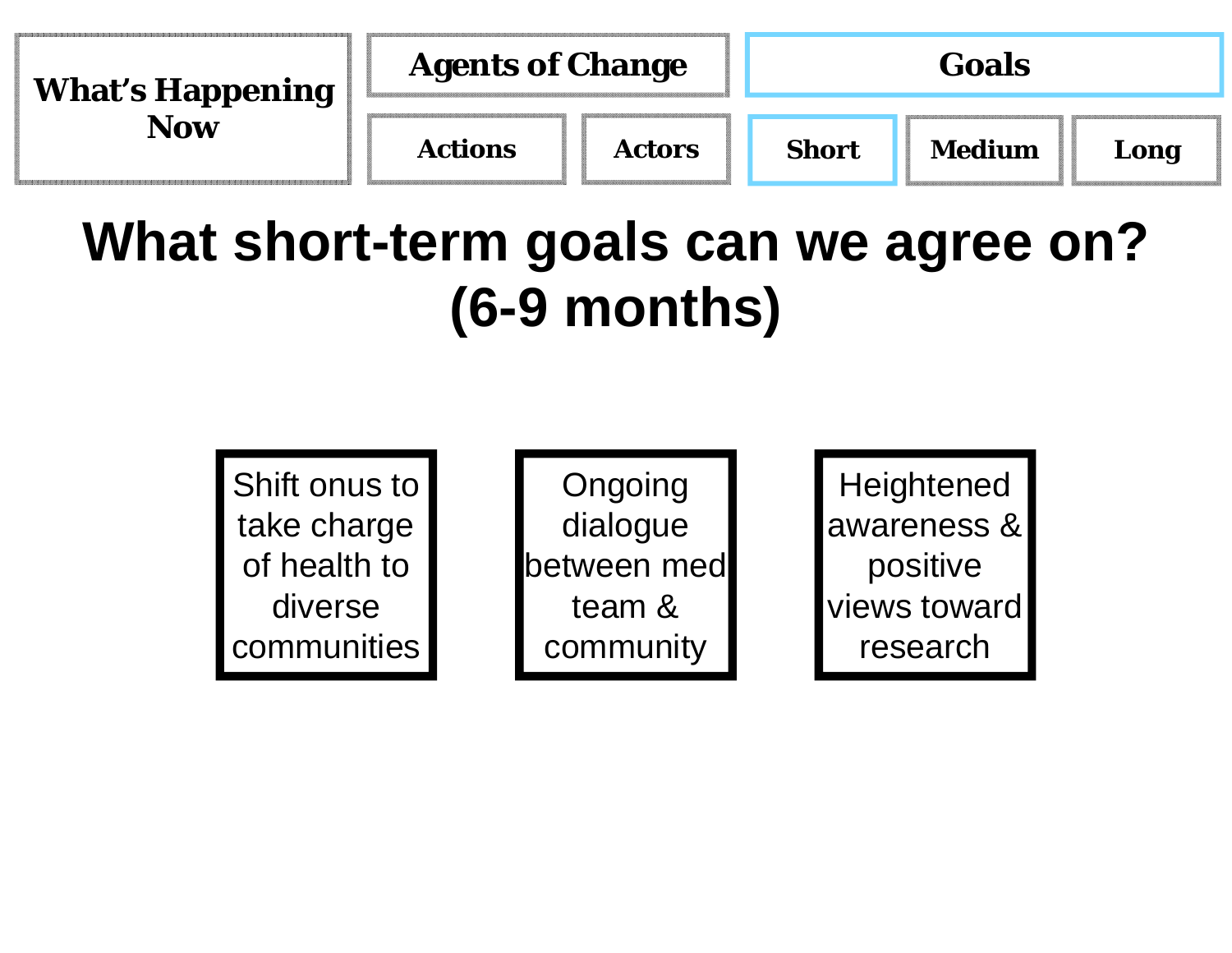| <b>What's Happening</b> | <b>Agents of Change</b> |               | Goals        |               |      |
|-------------------------|-------------------------|---------------|--------------|---------------|------|
| <b>Now</b>              | <b>Actions</b>          | <b>Actors</b> | <b>Short</b> | <b>Medium</b> | Long |

#### **What medium-term goals can we agree on? (1-2 years)**

Improve minority recruitment & retention

Improve minority health literacy & access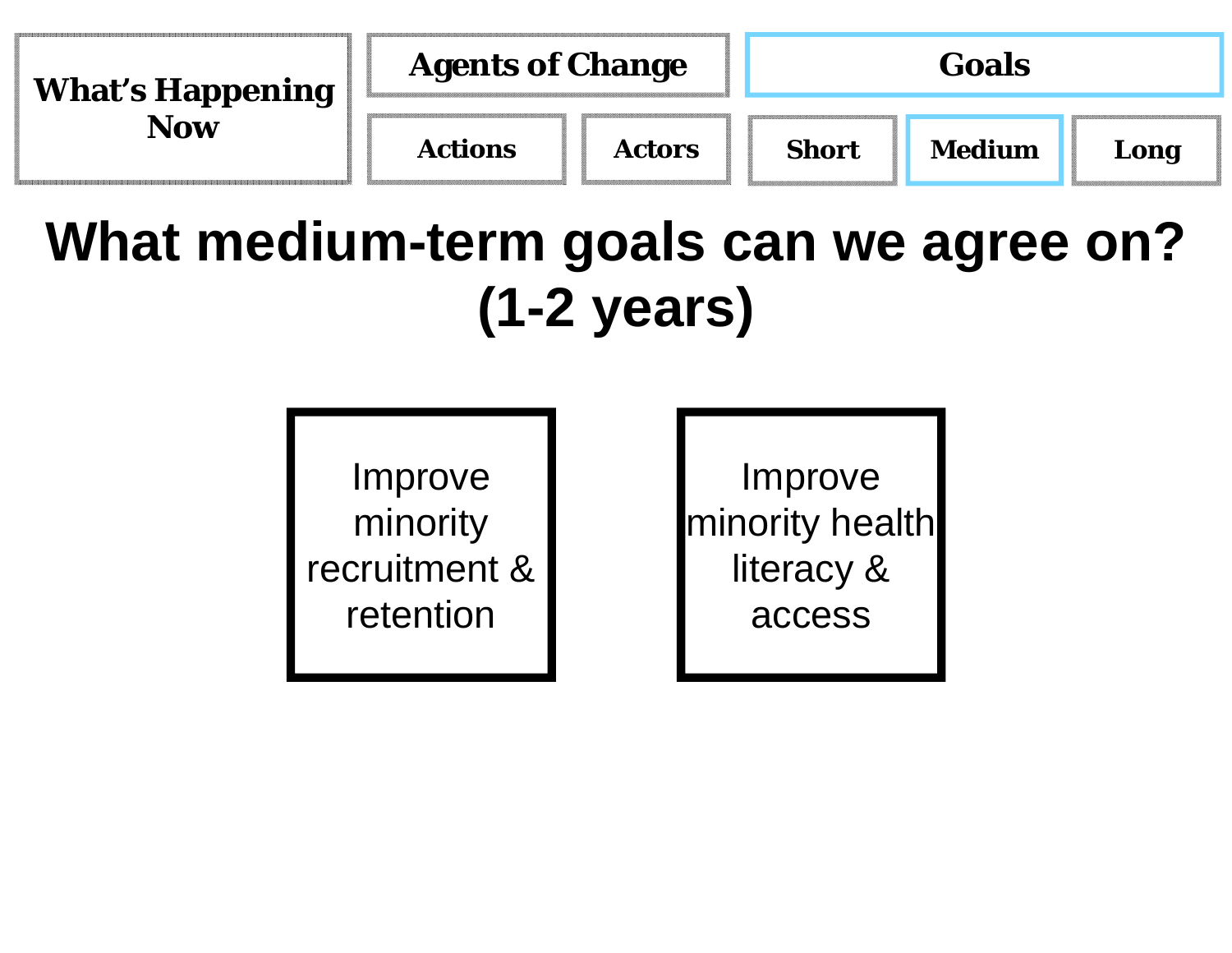| <b>What's Happening</b><br>Now | <b>Agents of Change</b> |               | Goals        |        |      |
|--------------------------------|-------------------------|---------------|--------------|--------|------|
|                                | <b>Actions</b>          | <b>Actors</b> | <b>Short</b> | Medium | Long |

### **What long-term goals can we agree on? (2-5 years)**

Sustainable, mutually beneficial partnership with minority communities

Development of treatment plan that works for everyone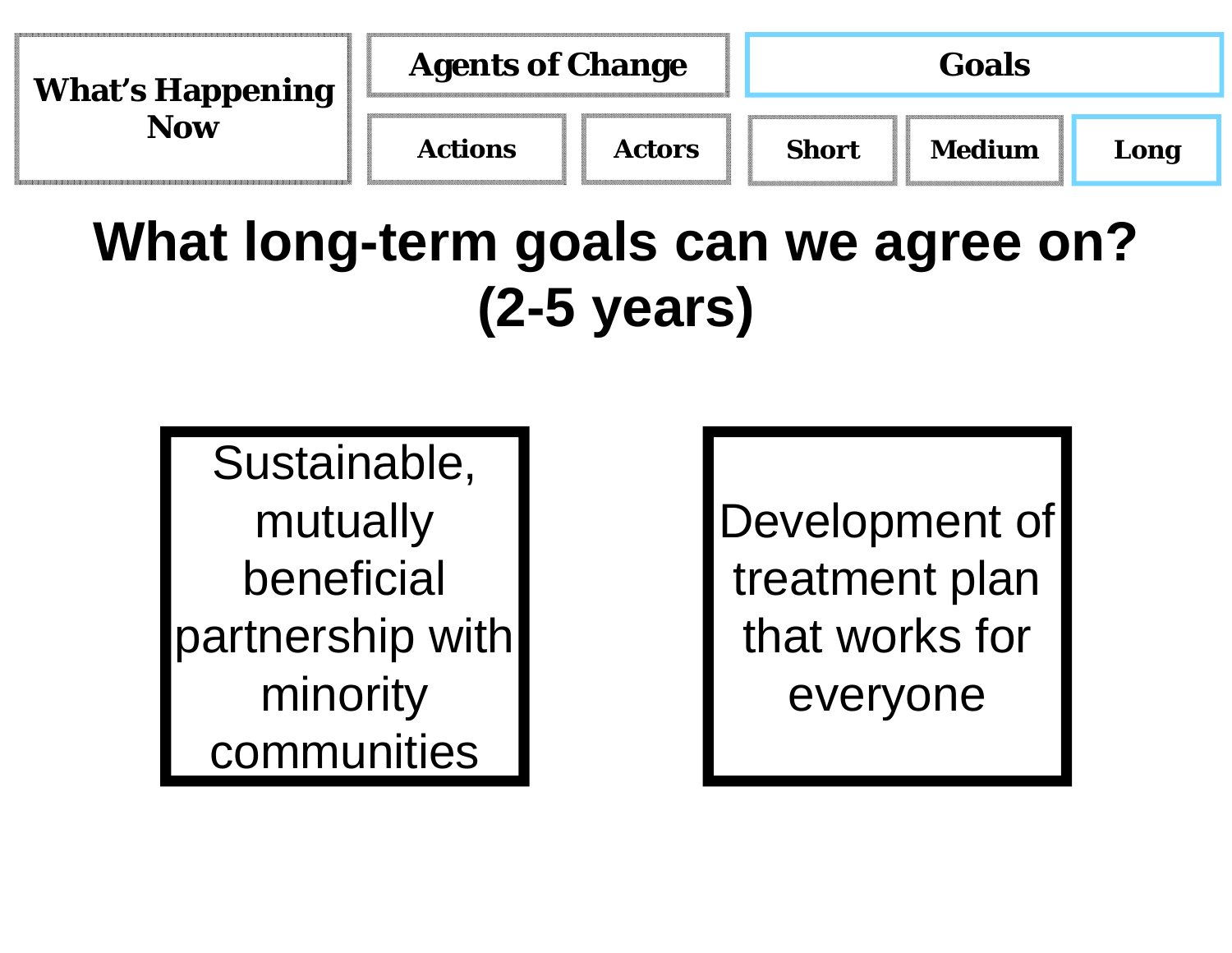| <b>What's Happening</b> | <b>Agents of Change</b> |               | Goals        |               |      |
|-------------------------|-------------------------|---------------|--------------|---------------|------|
| <b>Now</b>              | <b>Actions</b>          | <b>Actors</b> | <b>Short</b> | <b>Medium</b> | Long |

### **How can we accomplish these goals?**